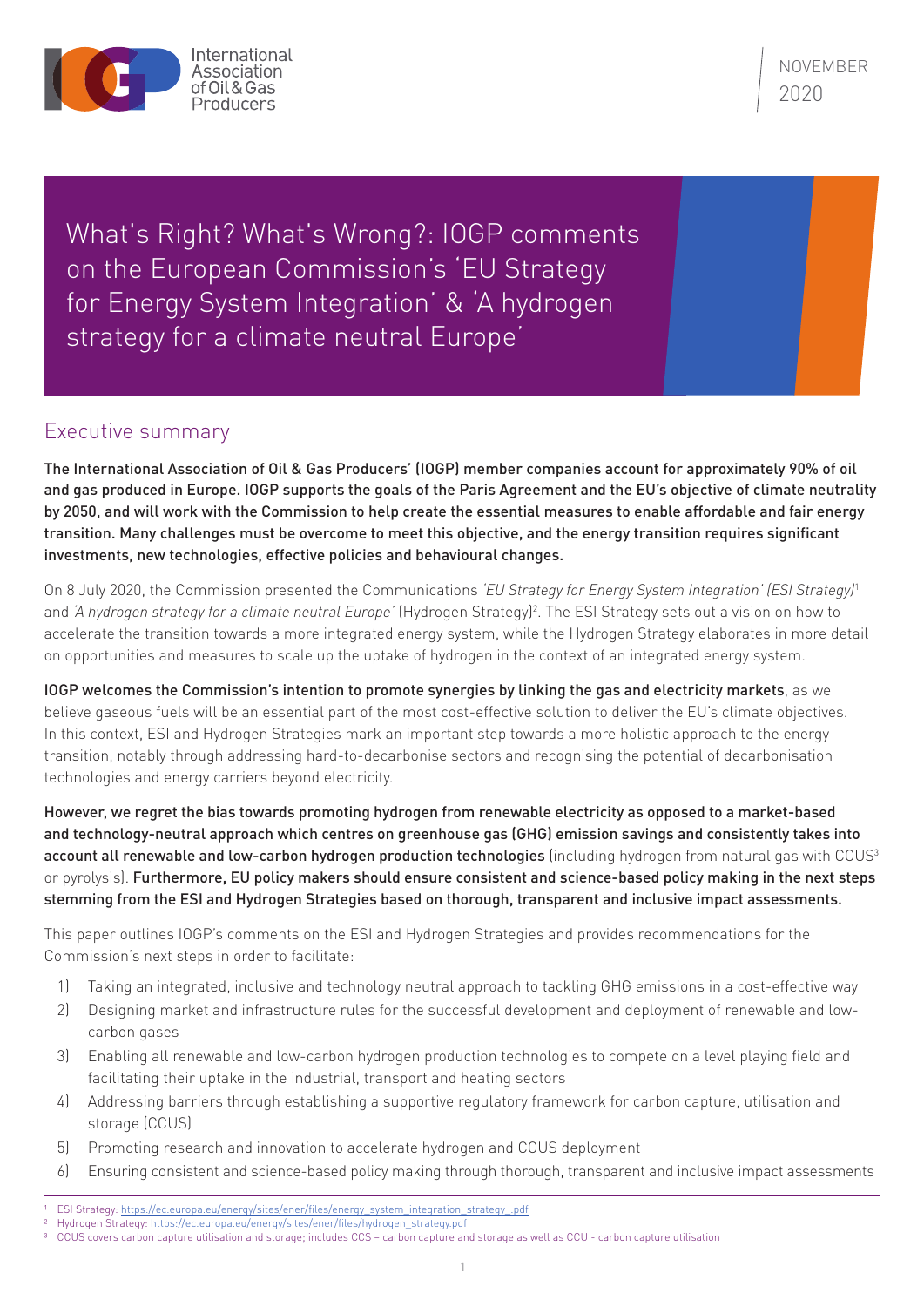# 1) Taking an integrated, inclusive and technology neutral approach to tackling emissions in a cost-effective way

IOGP welcomes the Commission's intention to promote synergies by linking the gas and electricity markets, as we believe gaseous fuels will be an essential part to deliver the EU's climate objectives. In this context, ESI and Hydrogen Strategies mark an important step towards a more holistic approach to the energy transition, notably through addressing hard-todecarbonise sectors and recognising the potential of decarbonisation technologies and energy carriers beyond electricity.

Although the share of electrification across various sectors is expected to increase, certain parts of the EU economy will be difficult, if not impossible, to electrify. The Eurelectric study, 'Decarbonisation Pathways' states that deep decarbonisation of the economy requires 50% electrification or more, up to 60%, by 2050<sup>4</sup>. This means that at least 40% of the economy won't be electrified. Therefore, full electrification must not be an objective in itself, as more cost-effective emission reductions may be achieved by using low-carbon liquids and gases in hard-to-decarbonise sectors. Furthermore, the role of natural gas as a transitional enabler of low-carbon gases should also be recognised in this process.

An inclusive approach to decarbonisation, which combines renewable electricity with other technologies such as lowcarbon liquids and gases from various sources is a required step to meet the EU's climate objectives. It can address issues such as the intermittency of renewable electricity and the requirement for low-carbon feedstock and high-temperature heat in industry.

### Our recommendations:

• We call for a consistently integrated, inclusive and technology neutral approach to all follow-up measures stemming from the Hydrogen and ESI strategies.

# 2) Designing market and infrastructure rules for the successful development and deployment of renewable and low-carbon gases

IOGP supports a limited review of EU gas legislation and network codes to determine whether provisions are fit for purpose for renewable and low-carbon gases. As an example, *"transmission"* and *"distribution"* are defined in the current Gas Directive as *"the transport of natural gas"*. This definition appears to be too restrictive, and should be expanded to include renewable and low-carbon gases. However, we stress that any review of the EU gas legislation should not roll back the achievements of the internal gas market, and recommend that amendments are strictly limited to their purpose.

We further support the proposed development of a European terminology and certification system for renewable and low-carbon gases based on life-cycle GHG emission savings achieved through the Renewable Energy Directive (RED) revision. Based on life-cycle GHG emission savings, the certification of hydrogen according to categories (e.g. "renewable", "low-carbon") could be an option for providing clarity to consumers.

We note that the Commission will consider establishing targets such as minimum shares or quotas for hydrogen in specific end-use sectors. Although this could help create a market by driving demand for hydrogen, we believe that the approach should be carefully assessed as it may lead to diversion of renewable electricity to hydrogen production simply to meet the target, without delivering additional GHG savings. We strongly recommend that all policy options (including targets) are assessed in order to ensure their consistency with other policy measures and that all forms of renewable and lowcarbon hydrogen are considered eligible.

A common energy market avoids splitting the internal gas market into separate, local markets for different low-carbon products, which would damage the success of completing the EU gas market and reverse the gains made by EU citizens in terms of more efficient and cheaper energy supplies.

<sup>4</sup> <https://cdn.eurelectric.org/media/3457/decarbonisation-pathways-h-5A25D8D1.pdf.>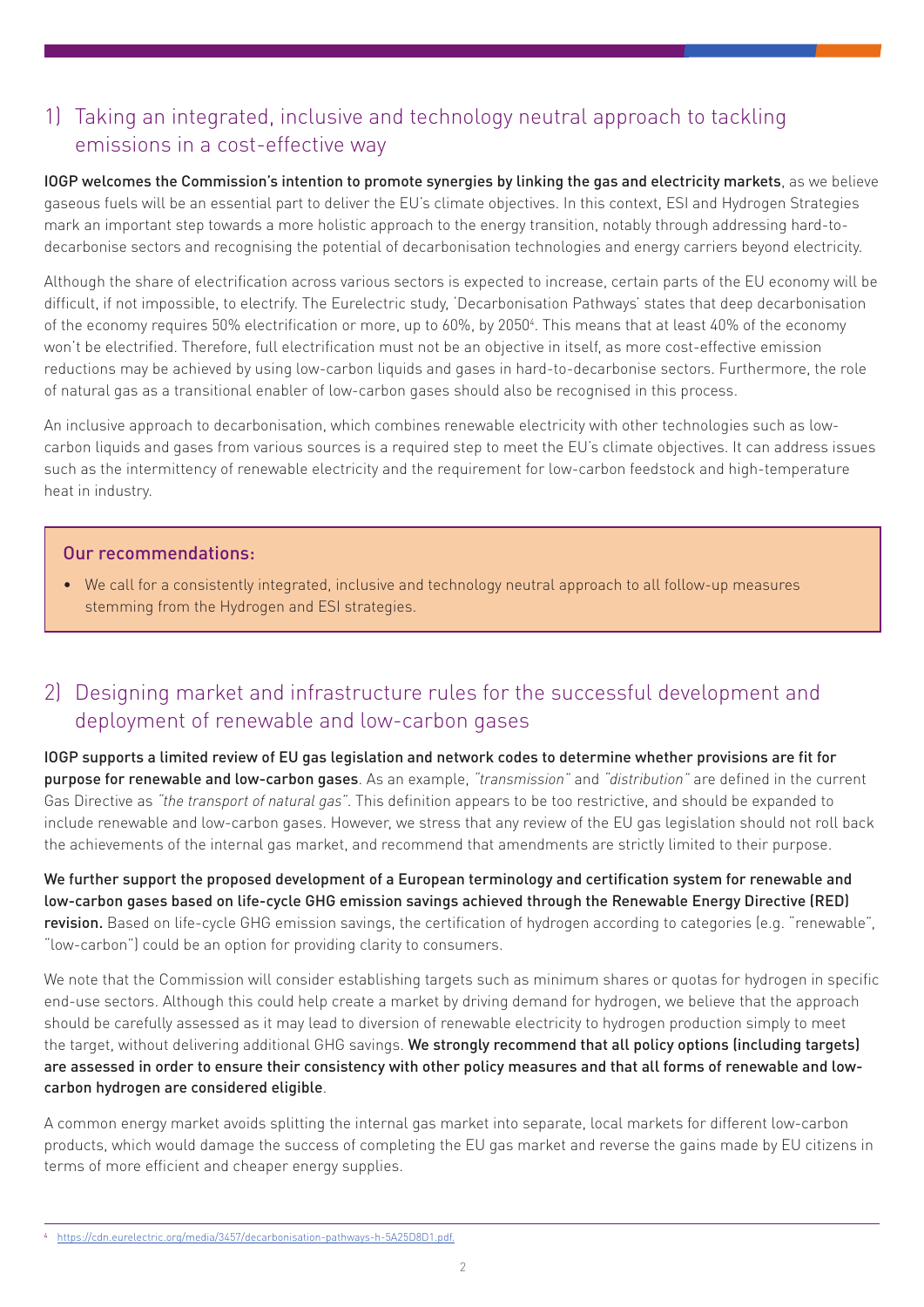The EU should leverage existing assets, as using the natural gas infrastructure for renewable and low-carbon gases can save time and costs while reducing the need for dramatically expanding power transmission infrastructure. The parallel development of a dedicated hydrogen infrastructure and the ability to blend hydrogen with natural gas are both important.<sup>5</sup> This provides the opportunity that hydrogen and methane blending can occur at Distribution System Operator level and hence avoid cross-border quality issues of blended gas. Blending can provide an initial demand, and should be accepted in the natural gas system provided that it is compatible with the quality requirements of end users which can be managed more easily in distribution grids.

We support the integration of renewable and low-carbon gas infrastructure planning in the TEN-E and TYNDP frameworks, and would draw attention to possible synergies between hydrogen and CO2 transport infrastructure to achieve low-carbon hydrogen production at large scale while tackling hard-to-abate emissions (e.g. in port areas and industrial clusters). This CO2 transport infrastructure could later also be leveraged for deployment of negative emission options.

## Our recommendations:

#### Market rules:

- We support the development of a European terminology for renewable and low-carbon gases (including hydrogen from natural gas with CCUS) and a subsequent system of certification of such gases based on life-cycle GHG emission savings, enabling all technologies to compete on a level playing field. Based on life-cycle GHG emission savings, the certification of hydrogen according to categories (e.g. "renewable", "low-carbon") could be an option for providing clarity to consumers.
- We propose to establish a comprehensive terminology in a single legislative instrument that covers both renewable and low-carbon hydrogen. Amending REDII could cover renewable and low-carbon hydrogen under a single Directive.
- IOGP recommends that renewable and low-carbon gases and natural gas are all traded as energy on a common market and to trade the GHG emission savings certificates of renewable and low-carbon gases on a separate market.
- We call for a limited review of the EU gas legislation to determine whether provisions are fit for purpose for all renewable and low-carbon gases and stress the importance of maximising the use of market-based instruments and safeguarding the achievements of the internal gas markets.

#### Infrastructure:

- We stress the importance of parallel development of a dedicated hydrogen infrastructure and the possibility to blend hydrogen with natural gas, and suggest that a minimum tolerance level for hydrogen should be agreed on in Interconnection Agreements between relevant TSOs, depending on technical grid limitations, in order to enable cross-border transport.
- We support the integration of hydrogen infrastructure planning in the TEN-E and TYNDP frameworks, and encourage in this context to leverage the synergies between networks for electricity, gas, CO2 transport and hydrogen to support the production of low-carbon hydrogen at large scale and the decarbonisation of hard-to-abate sectors.

## For further details, please see:

[IOGP input to the ESI Strategy](https://www.oilandgaseurope.org/wp-content/uploads/2020/05/IOGP_Energy-Sector-Integration-__response-consultation.pdf)

<sup>5</sup> For example, European Transmission System Operators suggest in their 2020 Hydrogen Backbone Study that a both a dedicated hydrogen and a dedicated methane transmission network will emerge.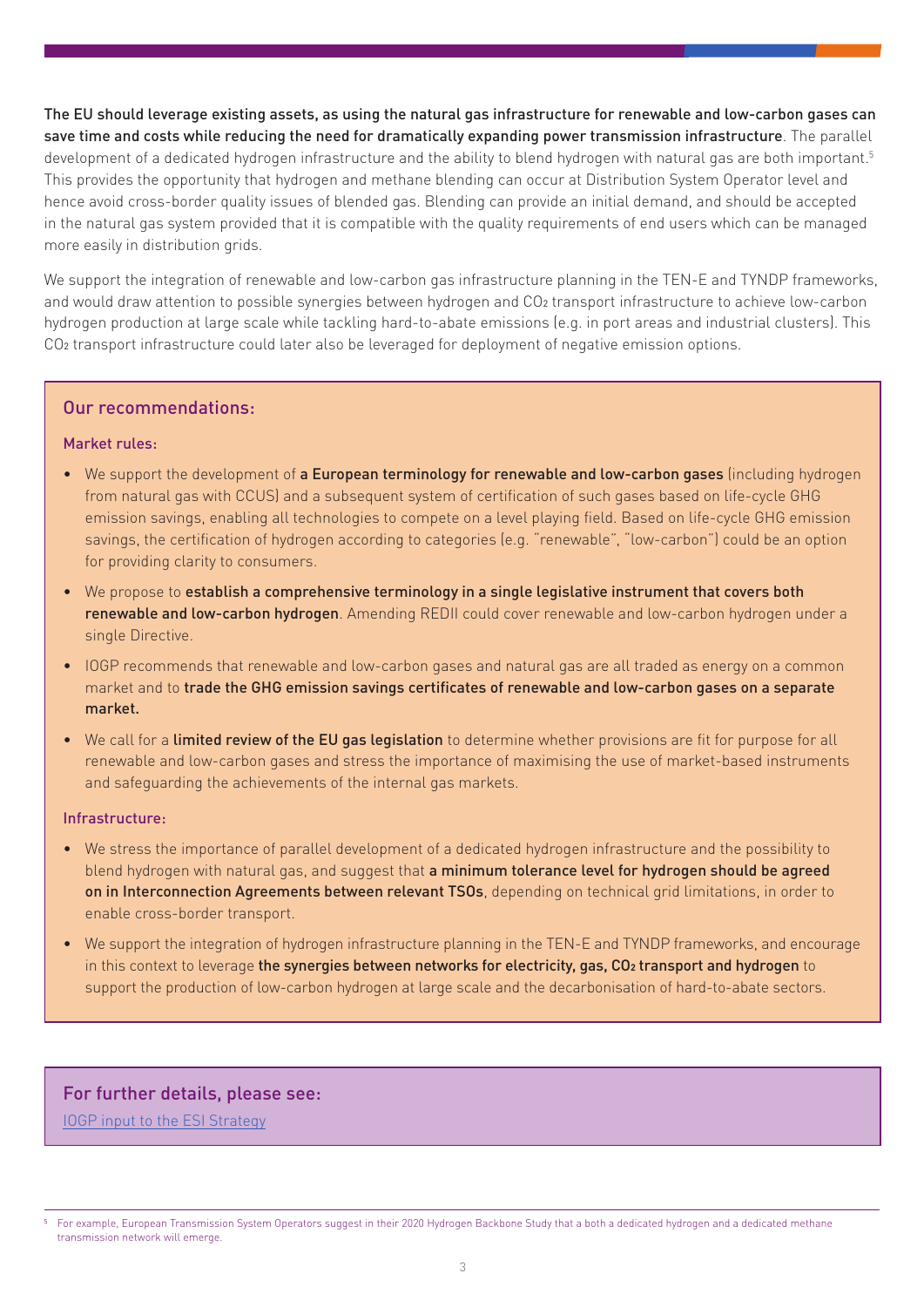# 3) Enabling all renewable and low-carbon hydrogen production technologies to compete on a level playing field and facilitating their uptake in the industrial, transport and heating sectors

Enabling all renewable and low-carbon hydrogen production technologies: IOGP recommends an EU approach which encompasses all renewable and low-carbon hydrogen production technologies that can deliver significant GHG emission reductions, including hydrogen from renewable electricity, methane pyrolysis and natural gas reforming abated with CCUS or biosequestration. As pointed out in the Hydrogen Strategy, hydrogen from natural gas with CCUS has a significantly lower GHG footprint than hydrogen made from today's EU electricity mix6 . We also recognise that different technologies might play different roles depending on the timeline, with natural gas reforming with CCUS to lead in the near-term, allowing other emerging technologies to develop and scale up. This can support a timely development of the hydrogen markets and infrastructure necessary to achieve the EU's climate ambitions, and it is in this perspective that 25 Member States' National Energy and Climate Plans (NECPs) foresee a role for hydrogen from various sources in the decarbonisation of their energy system<sup>7</sup>. **However, what matters as well is the ability to cost-effectively reduce** GHG emissions at scale and contribute to reaching the EU's climate neutrality objective. We welcome in particular the establishment of a European Clean Hydrogen Alliance which is open to participation of all relevant stakeholders, and believe its focus should be equally open to all renewable and low-carbon hydrogen production technologies.

Policy support for renewable and low-carbon hydrogen in the context of the recovery plan and the MFF will be crucial for further development and deployment, and we therefore call for a consistently technology neutral approach across all relevant EU funding mechanisms. The implementing rules of the EU Taxonomy Regulation will also be important to incentivise private investments, and should accommodate both: transitional activities based on natural gas as well as renewable and low-carbon hydrogen.

We further support the Commission's intention to address oil and gas-related methane emissions in the forthcoming EU Methane Strategy, which would positively impact on the future GHG footprint of hydrogen from natural gas with CCUS. The oil and gas industry will continue to take actions to further reduce its methane emissions.

Facilitating hydrogen uptake: IOGP agrees with the ESI and Hydrogen Strategies in recognising the potential of hydrogen to contribute to emission reductions across sectors of the European economy, in particular in hard-to-decarbonise sectors (such as heavy-duty transport and energy-intensive industries) which cannot be easily electrified and/or require lowcarbon feedstocks or high-temperature heat. A sustained technology-neutral approach will be required to secure sufficient investment from investors. The EU Hydrogen Strategy states the intention to support hydrogen applications in the industrial sector and through the forthcoming Sustainable and Smart Mobility Strategy. In this context, we would draw attention to the potential for hydrogen in maritime transport and in the heating sector, as well as the need for developing standardised designs and fuelling procedures where these are lacking and taking into careful consideration any remaining safety design issues with regards to the use of hydrogen as a fuel.

<sup>6</sup> See Hydrogen Strategy footnotes 19 (GHG emission for the EU electricity mix result in 14 kgCO2eq/kgH2) and 23 (GHG emission for steam reforming result in 1-4 kgCO2eq/kgH2). 7 See IOGP (2020) assessment of NECPs:<http://www.oilandgaseurope.org/wp-content/uploads/2020/04/NECPs-Factsheet-v2.pdf>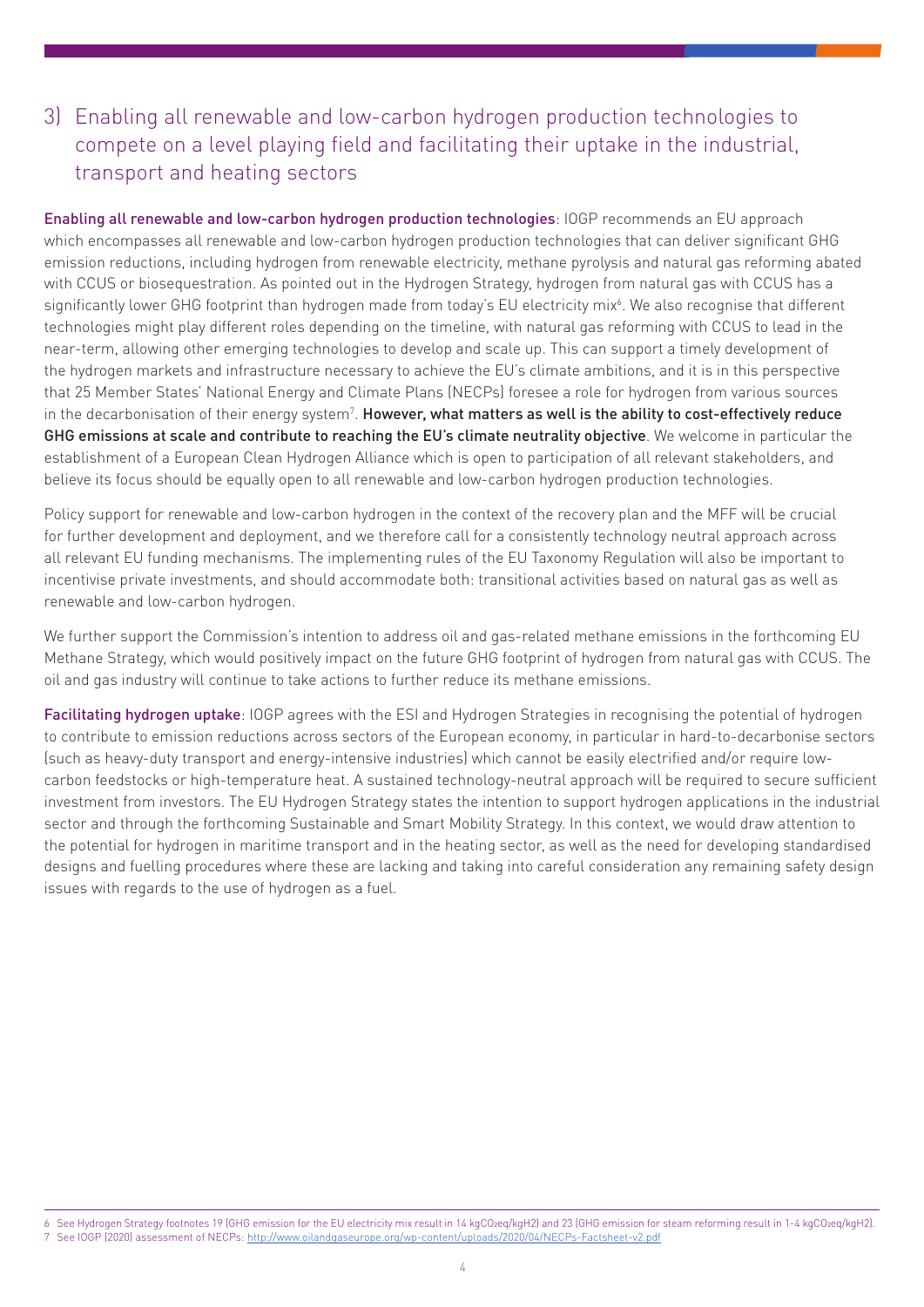## Our recommendations:

Enabling all hydrogen production technologies:

- We welcome the launch of the European Clean Hydrogen Alliance and believe its focus should include all hydrogen production technologies, including hydrogen from natural gas with CCUS.
- We believe that transitional policy support can accelerate deployment of renewable and low-carbon hydrogen alongside natural gas as transition fuel in the context of the recovery plan and the MFF instruments (such as the Recovery and Resilience Facility, cohesion funding, Horizon Europe, Connecting Europe Facility, InvestEU, EU Innovation Fund and the Just Transition Mechanism and the Just Transition Fund).
- We draw attention to the forthcoming delegated acts on climate change mitigation and adaptation stemming from the EU Taxonomy Regulation and call for including transitional activities based on natural gas alongside the classification of the manufacturing, transportation and storage of all renewable and low-carbon hydrogen as environmentally sustainable activities ("green activities"), as well as applying a consistent threshold which allows low-carbon hydrogen from natural gas with CCUS to qualify in addition to renewable hydrogen.

#### Facilitating hydrogen uptake:

- Given the Commission's intention to support industrial applications of hydrogen and in the absence of a sufficient carbon price we call on the Commission to provide technology-neutral policy support, such as the establishment of a Carbon Contract for Difference mechanism for renewable and low-carbon hydrogen in key industrial sectors.
- We note the Commission's proposal to incentivise the use of renewable and low-carbon hydrogen, to complement the role of natural gas, in the transport sector through the forthcoming Sustainable and Smart Mobility Strategy, and further stress the potential of renewable and low-carbon hydrogen or fuels derived from renewable and low-carbon hydrogen (such as ammonia or methanol) to reduce emissions from maritime transport which should be reflected in the forthcoming FuelEU Maritime initiative.
- We support the Commission's intention to develop hydrogen refuelling infrastructure in the review of the Alternative Fuels Infrastructure Directive, and highlight in this context the need to address the lack of standardised design and fuelling procedures for hydrogen-powered bunkering and refuelling infrastructure as well as for taking into consideration remaining safety design issues with regards to the use of this fuel.

### For further details, please see:

[IOGP input to the EU hydrogen strategy](https://www.oilandgaseurope.org/wp-content/uploads/2020/06/Hydrogen-Strategy-paper.pdf)

[IOGP input to the inception impact assessment on the FuelEU Maritime initiative](https://www.oilandgaseurope.org/wp-content/uploads/2020/04/FuelEU-Maritime-Paper.pdf)

[IOGP feedback to the roadmap for a Renovation Wave initiative for public and private buildings](https://www.oilandgaseurope.org/wp-content/uploads/2020/06/Response-to-renovation-wave-roadmap-paper.pdf)

[IOGP policy recommendations in the context of the EU Methane Strategy: Methane Management in the Upstream Oil](https://www.oilandgaseurope.org/wp-content/uploads/2020/04/Methane-Management-paper.pdf)  [and Gas Industry](https://www.oilandgaseurope.org/wp-content/uploads/2020/04/Methane-Management-paper.pdf)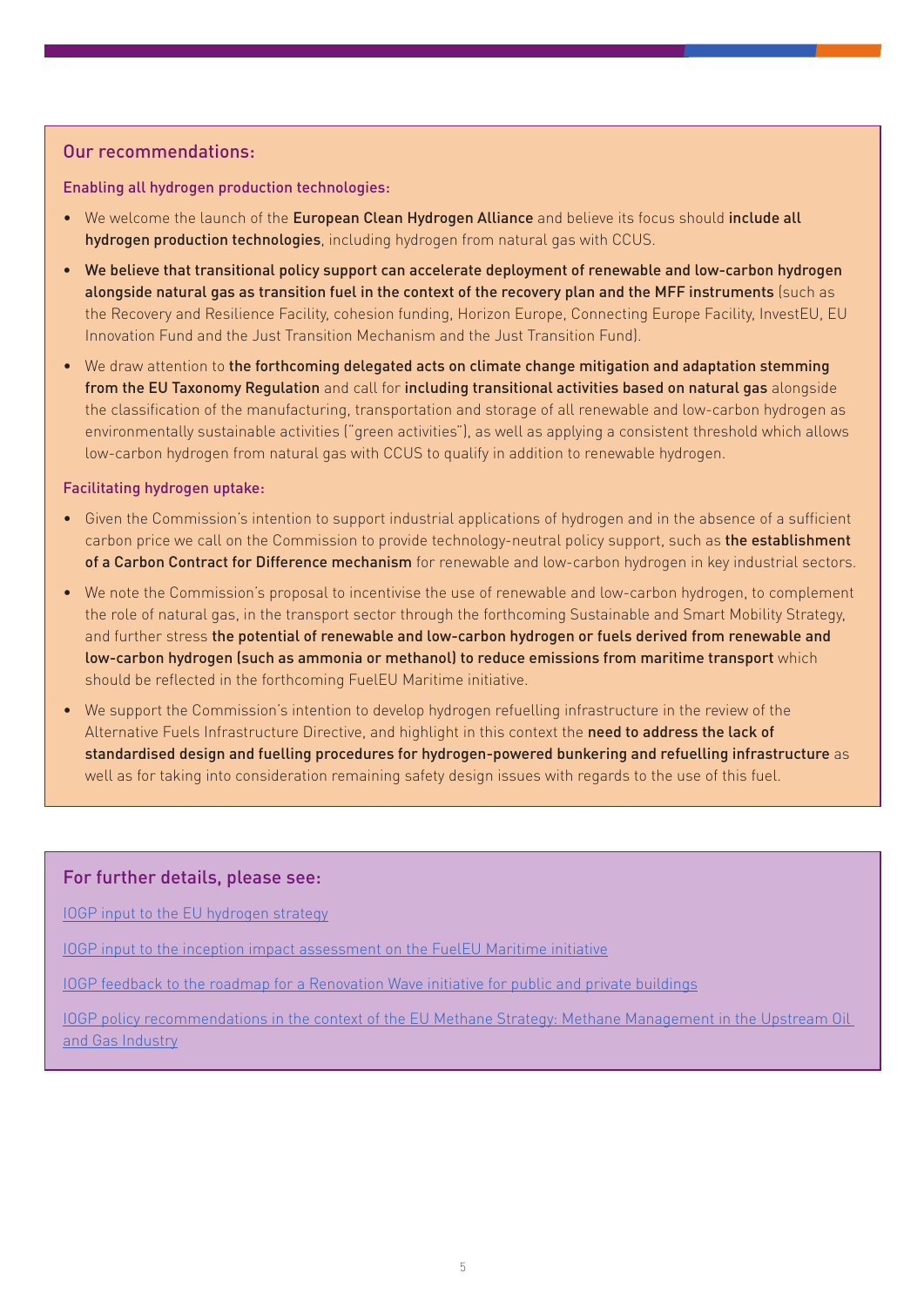# 4) Addressing barriers through establishing a supportive regulatory framework for carbon capture, utilisation and storage (CCUS)

The ESI and Hydrogen Strategies stress the importance of CCUS, as do several modelling scenarios by the IPCC $^{\rm 8}$ , the IEA $^{\rm 9}$ , the Commission in its "Clean Planet for all" Communication<sup>10</sup> and Impact Assessment "Stepping up Europe's 2030 climate ambition"11. IOGP agrees that CCUS is an essential tool to address emissions in hard-to-abate sectors while maintaining competitive industries and their associated high quality jobs in Europe, which becomes particularly important in the context of the crisis brought on by the COVID-19 pandemic. Further, CCUS provides the opportunity to pursue negative emissions options. However, current EU policy provides insufficient incentive for deployment of CCUS at scale, particularly in relation to the longer term operating costs of a CCUS project. This represents a significant barrier to large scale development of CCUS in Europe. In this context, we would furthermore draw attention to the importance of a fit for purpose State aid framework which enables both CCUS and all renewable and low-carbon hydrogen.

The ESI and Hydrogen Strategies point out that barriers to CCUS development in Europe still exist, and in this context we would draw attention to the importance of recognising the transport of CO2 by other modes than pipeline and the capture and storage of biogenic CO<sub>2</sub> in the forthcoming review of the EU ETS Directive, Monitoring and Reporting Regulation and TEN-E Regulation.

### Our recommendations:

- We encourage policymakers to consider additional policy incentives to support carbon reduction technologies such as CCUS, e.g. by an EU-wide Carbon Contract for Difference (CCfD) scheme designed in a technology neutral manner.
- We support the development of a regulatory framework for the certification of carbon removals, and stress the importance of compatibility with the EU ETS for installations capturing biogenic emissions
- We note the Commission's awareness of existing regulatory barriers and other issues that challenge the transport of CO<sub>2</sub> to those places where it will be stored or used, and encourage the recognition of other modes of CO<sub>2</sub> transport than pipeline (such as by ship) under the EU ETS Directive, Monitoring and Reporting Regulation and TEN-E Regulation.
- We stress the importance of enabling renewable and low-carbon hydrogen through appropriate State aid rules and of including CCUS and all renewable and low-carbon hydrogen in the scope of the revised State aid guidelines for energy and environmental protection (EEAG) as well as in the IPCEI framework.

## For further details, please see:

[IOGP policy matrix: Key recommendations on CCS in the current and future EU legislative framework](https://www.oilandgaseurope.org/wp-content/uploads/2020/04/CCS-in-the-current-and-future-EU-legislation-paper.pdf)

[IOGP initial views on the TEN-E Guidelines](https://www.oilandgaseurope.org/wp-content/uploads/2020/04/IOGP-initial-views-on-TEN-E-guidelines-paper.pdf)

[IOGP paper: New and old CCS projects in Europe](https://www.oilandgaseurope.org/wp-content/uploads/2020/04/New-and-old-CCS-projects-in-Europe-paper.pdf)

[IOGP-coordinated report: "The potential for CCS and CCU in Europe"](https://ec.europa.eu/info/sites/info/files/iogp_-_report_-_ccs_ccu.pdf)

<sup>10</sup> European Commission (2018). *[COM\(2018\) 773 final. A Clean Planet for all – A European strategic long-term vision for a prosperous, modern, competitive and climate neutral economy](https://ec.europa.eu/clima/sites/clima/files/docs/pages/com_2018_733_en.pdf)*

<sup>8</sup> IPCC (2018): [Mitigation Pathways Compatible with 1.5°C in the Context of Sustainable Development](https://www.ipcc.ch/site/assets/uploads/sites/2/2019/02/SR15_Chapter2_Low_Res.pdf), p. 135. In: *Global Warming of 1.5°C. An IPCC Special Report*

IEA (2019): [World Energy Outlook](https://www.iea.org/reports/world-energy-outlook-2019)

<sup>&</sup>lt;sup>11</sup> European Commission (2020). [https://ec.europa.eu/clima/sites/clima/files/eu-climate-action/docs/impact\\_en.pdf , https://ec.europa.eu/clima/sites/clima/files/eu-climate](https://ec.europa.eu/clima/sites/clima/files/eu-climate-action/docs/impact_en.pdf , https://ec.europa.eu/clima/sites/clima/files/eu-climate-action/docs/impact_part2_en.pdf)[action/docs/impact\\_part2\\_en.pdf](https://ec.europa.eu/clima/sites/clima/files/eu-climate-action/docs/impact_en.pdf , https://ec.europa.eu/clima/sites/clima/files/eu-climate-action/docs/impact_part2_en.pdf)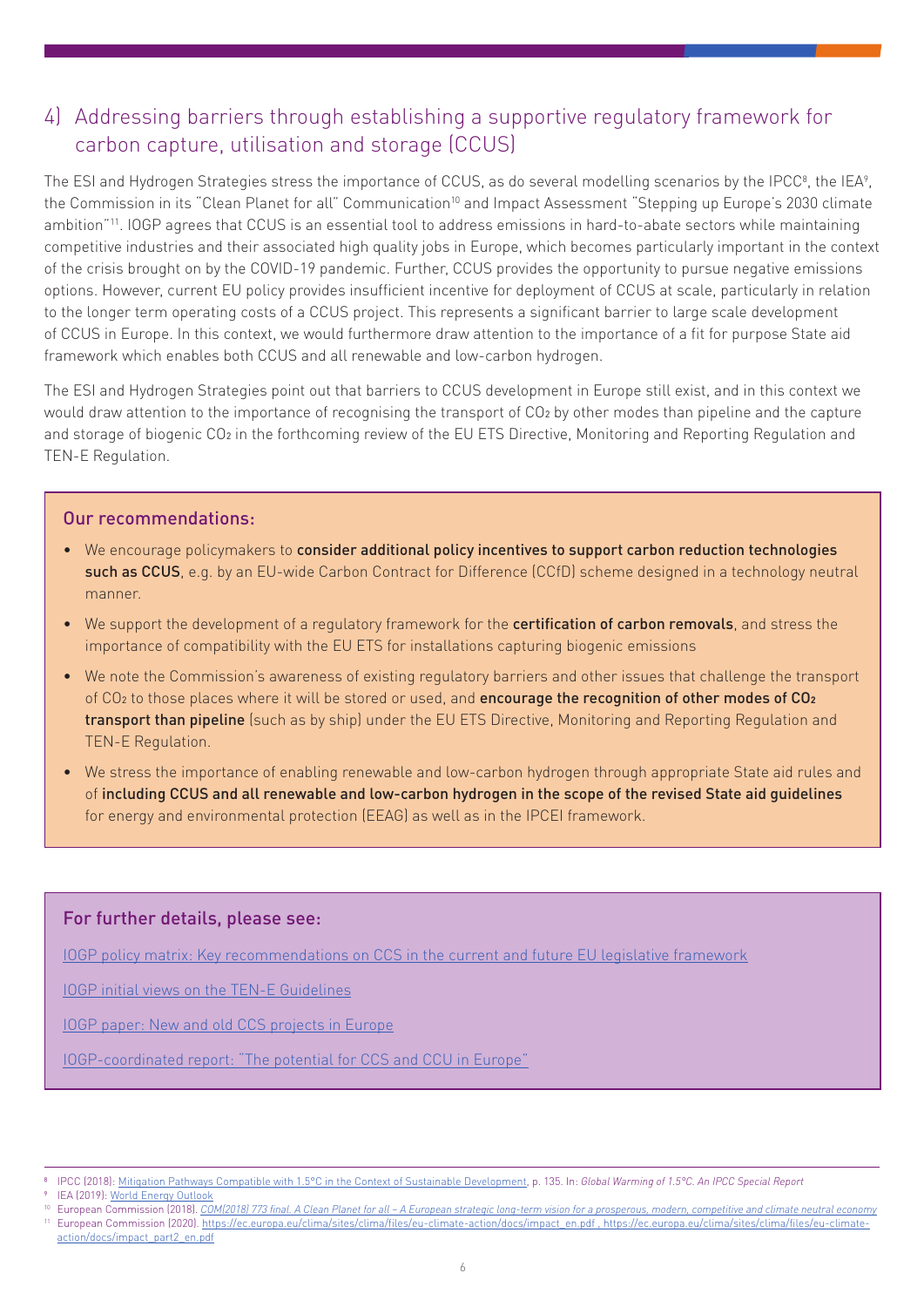## 5) Promoting research and innovation to accelerate hydrogen and CCUS deployment

EU cooperation on R&I will be central to enable the development and deployment of renewable and low-carbon hydrogen, CCUS and other low-carbon technologies allowing the European economy to remain competitive. Commercial scale projects are necessary to help raise public awareness and acceptance of the technologies. We commend the Commission's intentions to support hydrogen R&I through EU programmes such as Horizon Europe and Partnerships as well as coordination through the SET-Plan, and we advocate for a consistently technology neutral approach to hydrogen production technologies under such programmes. We would furthermore draw attention to opportunities for exploiting synergies between EU R&I programmes aimed at accelerating CCUS and hydrogen developments respectively, and enabling all relevant market actors to participate in R&I activities. In order to ensure that R&I results in deployment, the whole CCUS value chain should be consistently supported through EU programmes for R&I as well as through programmes for large-scale demonstration (e.g. the Innovation Fund) and infrastructure roll-out (e.g. the Connecting Europe Facility).

In this context, we welcome the Commission's consideration of an annual European CCUS Forum and strongly encourage the establishment of such a forum at the latest in 2021 as we believe it could become an important tool to foster CCUS projects in Europe alongside the Innovation Fund. IOGP would be ready to contribute to it with the expertise and experience of the oil and gas industry.

### Our recommendations:

- We strongly encourage the Commission to establish an annual European CCUS Forum at the latest in 2021.
- We welcome the launch of the first call of the Innovation Fund and are ready to continue collaborating with EU policy makers to ensure that the Innovation Fund is fit for purpose to also support the demonstration and scaleup of the whole CCUS value chain, taking into consideration new developments in CCUS business models.
- We welcome an expanded European Partnership for Clean Hydrogen building on the success of the existing FCH 2 JU and call for the inclusion of all end-use sectors, all renewable and low-carbon hydrogen production technologies and innovation in business models, processes and market creation in its scope, as well as the involvement of a wide range of stakeholders.
- If the Commission intends to introduce hydrogen-related calls under Horizon Europe then it should be designed in such a way that both renewable and low-carbon hydrogen projects can compete to deliver innovative emission reduction solutions.
- We note the Commission's proposal to steer the development of key pilot projects that support hydrogen value chains in coordination with the SET-Plan, and encourage the Commission to leverage synergies which can be achieved with the SET-Plan TWG9 on CCS and CCU.
- We call on EU policy makers' to quarantee that TSOs and DSOs are enabled to undertake a reasonable level of R&I activities and pilot projects (e.g. focusing on CO<sub>2</sub> transport and/or hydrogen injection in the gas system) as part of their regulated activities, without compromising general unbundling principles.

## For further details, please see:

[IOGP input to the Hydrogen Strategy](https://www.oilandgaseurope.org/wp-content/uploads/2020/06/Hydrogen-Strategy-paper.pdf) (p.6)

[IOGP feedback to the Inception Impact Assessment on a European Partnership for Clean Hydrogen](https://ec.europa.eu/info/law/better-regulation/have-your-say/initiatives/11902-European-Partnership-for-Clean-Hydrogen/F472583?p_id=5722302)